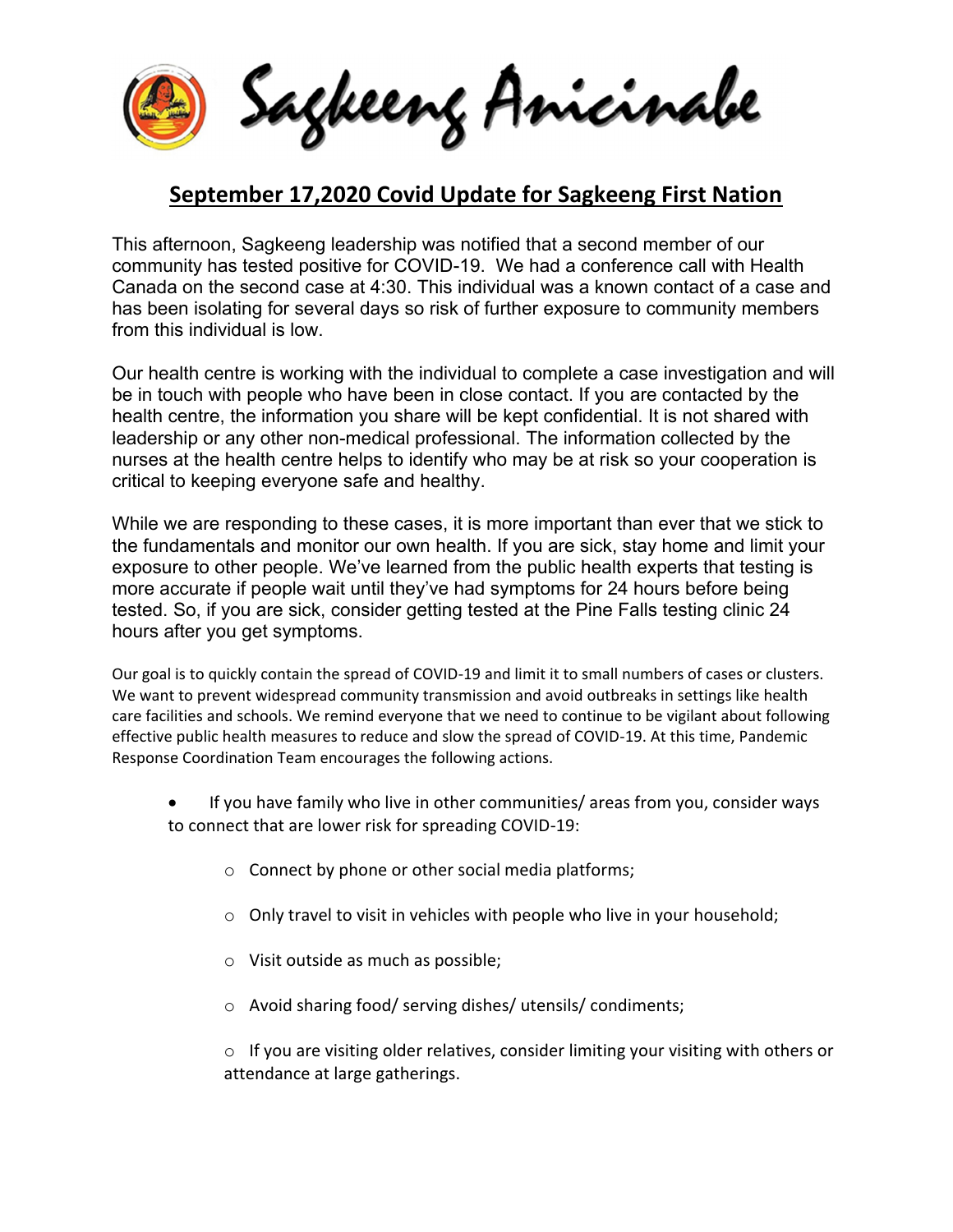Practice physical distancing measures and stay 2m/ 6ft away from people who are outside of your household.

 Frequently wash your hands with soap and water for 20 seconds or use hand sanitizer.

Regularly clean commonly touched surfaces such as door handles and countertops.

 Wear non-medical masks when you are in places where physical distancing cannot be maintained (e.g. crowded stores or when using public/ community transportation services).

- Follow gathering size orders.
- Consider postponing any large gatherings or reducing the numbers who attend in person.
- Stay home and self-isolate if you have any new symptoms that could be from COVID-19, no matter how mild the symptoms are.
- Present for testing if your symptoms last for more than 24 hours.

We also ask members to refrain from posting concerns or reporting individuals on Social Media, as it can lead to panic and stress. Sagkeeng Health Centre will work closely with individuals to ensure the safety of our community. Please refer to the Sagkeeng First Nation website, social media pages for official information regarding COVID-19. Sagkeeng First Nation has been preparing for such a situation and all procedures and protocols are being followed to ensure the safety of the community.

One of the things that we are learning from these two cases is that both individuals experienced very mild symptoms at the onset, and so it is important that if you start to feel sick or experience any symptoms - no matter how mild - you should ISOLATE and get tested. If you're unsure if you should get tested, call the health centre or health links (1-888-315- 9257).

We are not recommending that community members without symptoms get tested without specific instructions from the public health nurses at the health centre. If you believe you may have had contact with someone with COVID-19 but are not currently experiencing symptoms, please call the Sagkeeng Health Centre at (204)367-9990 or health links (1-888-315-9257) to see if you should get tested.